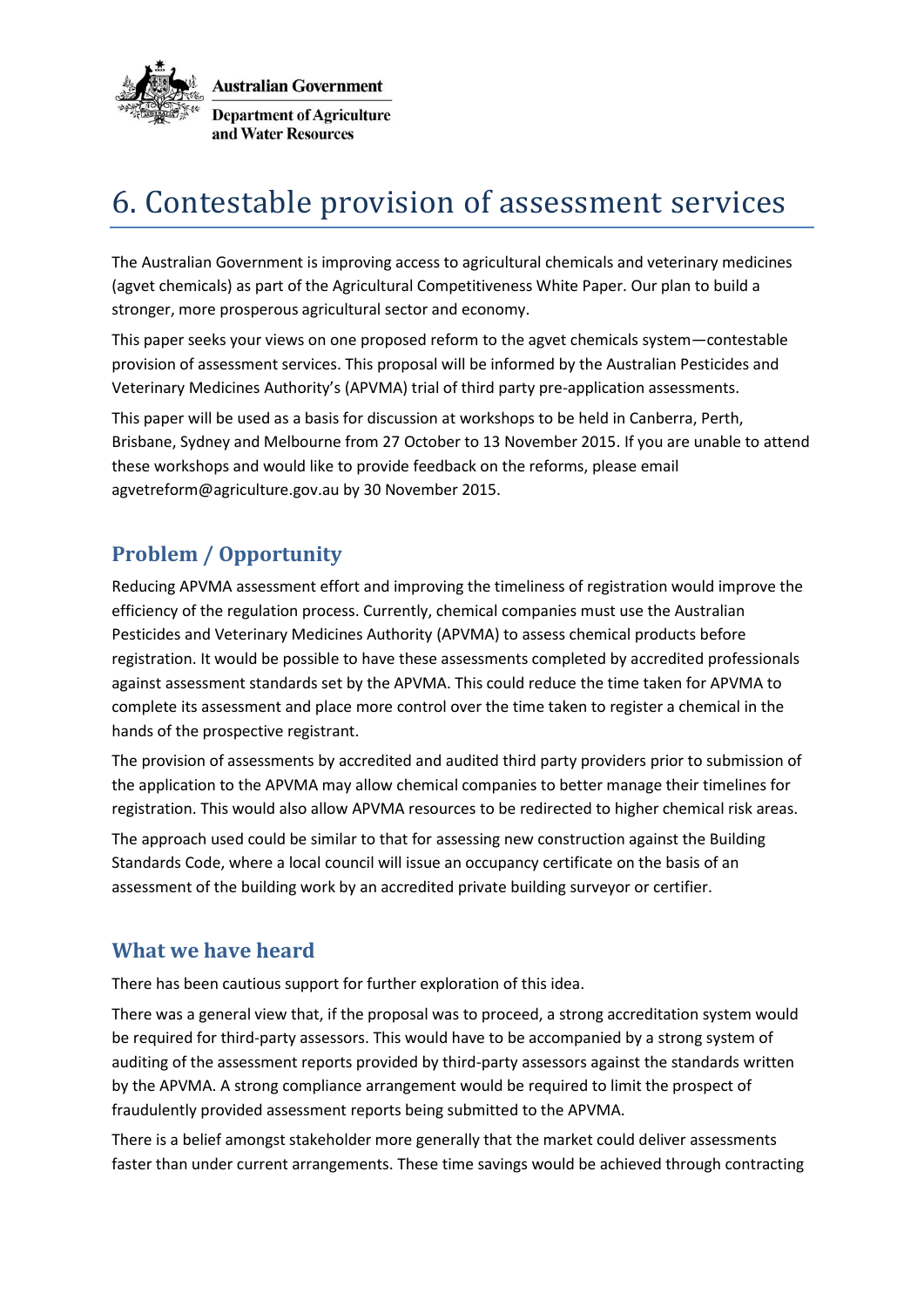a service provider relationship between the company and the assessor that allows the company to provide information to the assessor as it becomes available. Some chemical manufacturing companies have said that they would be willing to pay more for an assessment if it meant getting a product to market sooner.

Some companies were concerned about how this approach would affect our international standing, though specific details were not provided. Other stakeholders thought improvements to the APVMA's existing processes should be the focus of reform rather than introduction of contestability of assessments.

Stakeholders raised two particular issues that would need to be addressed prior to any arrangement commencing. These were whether assessment reports provided by third party providers would be automatically accepted by the APVMA if they were completed by an accredited provider or whether they would have to be peer reviewed by the APVMA before acceptance. A related question is about how to deal with assessment reports provided to the APVMA that were not of the quality that is required for this important work.

Some stakeholders were concerned about the impact of this measure on the APVMA's capacity and capability to assess those applications for which third party assessment may not be available and to complete chemical reviews. It will be important to implement this measure in a way that manages these risks.

#### **The proposed reform measure**

The APVMA is currently implementing a trial of third-party pre-application assessments. During the trial applicants may seek, through a third party provider, an assessment of the proposed product for efficacy and the APVMA will consider that assessment when registering the product. This proposal would support the short term goals of the APVMA and provide the framework for the expansion (as appropriate) of third-party assessments to all assessment areas of APVMA consideration. The APVMA's trial will inform the development of an expanded scheme, should it go ahead.

We agree with concerns expressed by stakeholders regarding the need for rigour in the quality of assessors and believe a legislated accreditation scheme for third-party assessors is essential in any expanded scheme. An established accreditation scheme for assessors in legislation would prescribe the requirements for assessors (for example professional experience, insurance, conflict of interest measures and data handling protocols). The accreditation scheme would be supported by an audit programme, overseen by the APVMA, of received reports to ensure quality and consistency, and a compliance program to ensure the integrity of the third party assessment process.

We also consider that assessment reports provided by accredited assessors must be accepted by the APVMA without further assessment so those who seek assessments by accredited assessors can be certain of the outcome of a registration process and to ensure efficiencies are realised. Assessors would conduct their work against APVMA standards developed in conjunction with the APVMA, Department of the Environment, and Department of Health to ensure consistency in Australian Government approach. The APVMA would continue to be the ultimate decision maker in granting a registration to a chemical product. The existing legislative capacity for the APVMA to act to ensure the safety of the Australian public and environment where new information is identified would be unaffected.